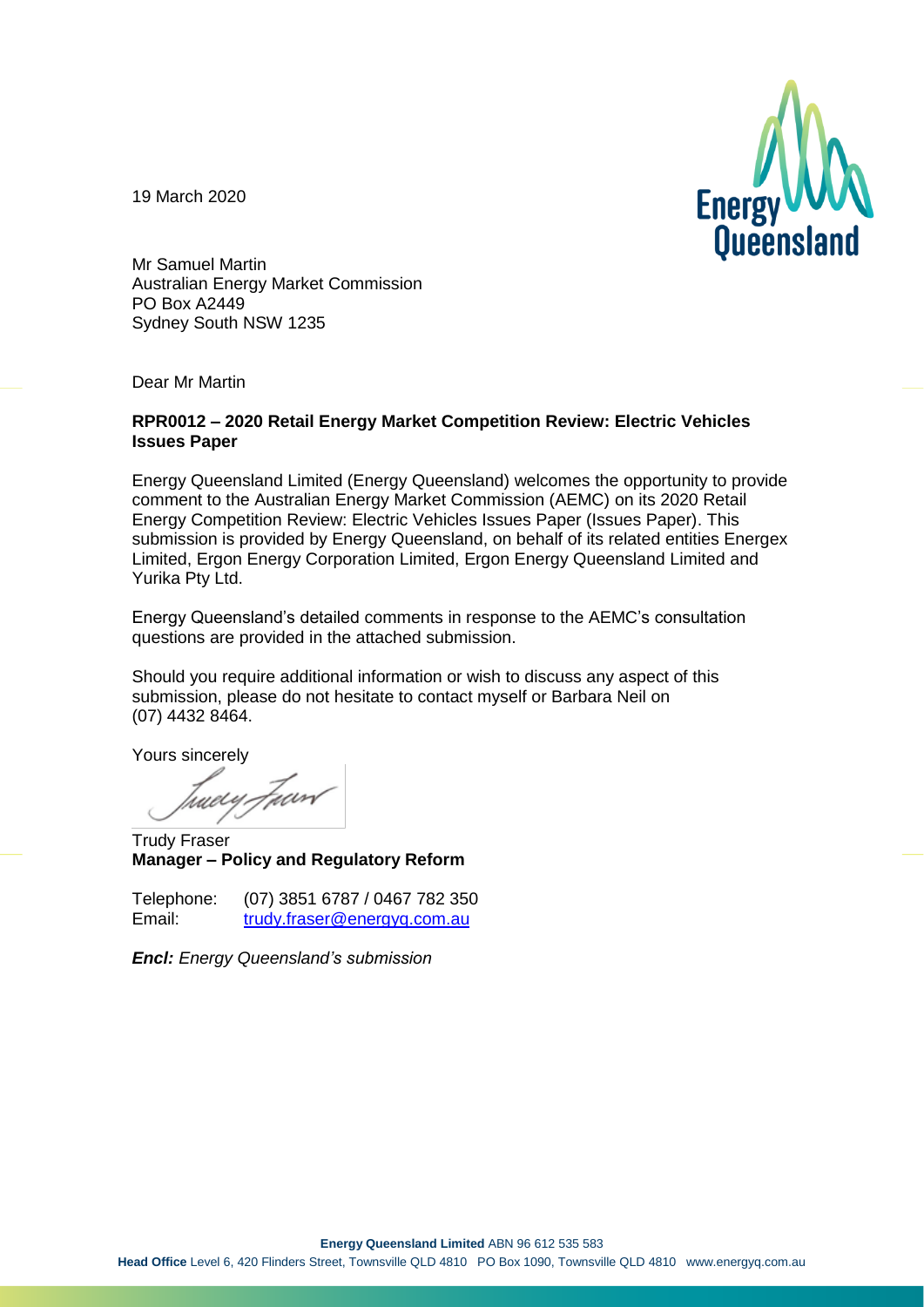# **Energy Queensland Submission on the 2020 Retail Energy Competition Review: Electric Vehicles**

# **Issues Paper**

**Energy Queensland Limited** 18 March 2020

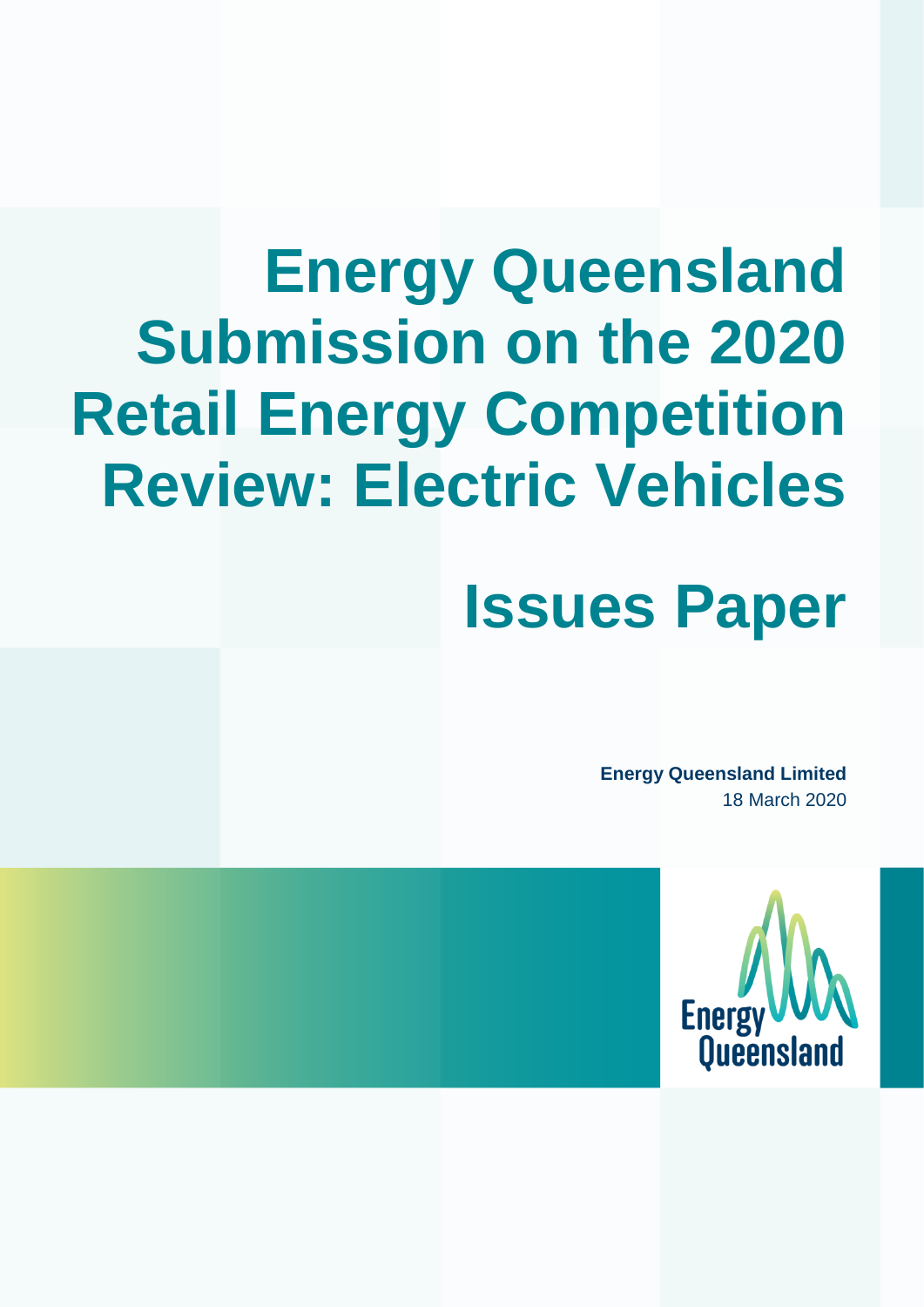## **About Energy Queensland**

Energy Queensland Limited (Energy Queensland) is a Queensland Government Owned Corporation that operates businesses providing energy services across Queensland, including:

- Distribution Network Service Providers, Energex Limited (Energex) and Ergon Energy Corporation Limited (Ergon Energy);
- a regional service delivery retailer, Ergon Energy Queensland Pty Ltd (Ergon Energy Retail); and
- affiliated contestable business, Yurika Pty Ltd (Yurika), which includes Metering Dynamics Pty Ltd (Metering Dynamics).

Energy Queensland's purpose is to 'safely deliver secure, affordable and sustainable energy solutions with our communities and customers' and is focused on working across its portfolio of activities to deliver customers lower, more predictable power bills while maintaining a safe and reliable supply and a great customer experience.

Our distribution businesses, Energex and Ergon Energy Network, cover 1.7 million km<sup>2</sup> and supply 34,000GWh of energy to 2.25 million homes and businesses each year.

Ergon Energy Retail sells electricity to 738,000 customers in regional Queensland.

Energy Queensland also includes Yurika, an energy services business creating innovative solutions to deliver customers greater choice and control over their energy needs and access to new solutions and technologies. Metering Dynamics, which is a part of Yurika, is a registered Metering Coordinator, Metering Provider, Metering Data Provider and Embedded Network Manager. Yurika is a key pillar to ensuring that Energy Queensland is able to meet and adapt to changes and developments in the rapidly evolving energy market.

## **Contact details**

Energy Queensland Limited Trudy Fraser Phone: +61 (7) 3851 6787 Email: trudy.fraser@energyq.com.au

PO Box 1090, Townsville QLD 4810 Level 6, 420 Flinders Street, Townsville QLD 4810 www.energyq.com.au

Energy Queensland Limited ABN 96 612 535 583

© Energy Queensland Limited 2020

This work is copyright. Material contained in this document may be reproduced for personal, in-house or non-commercial use, without formal permission or charge, provided there is due acknowledgement of Energy Queensland Limited as the source. Requests and enquiries concerning reproduction and rights for a purpose other than personal, in-house or non-commercial use, should be addressed to the General Manager Legal Regulation and Pricing, Energy Queensland, PO Box 1090, Townsville QLD 4810.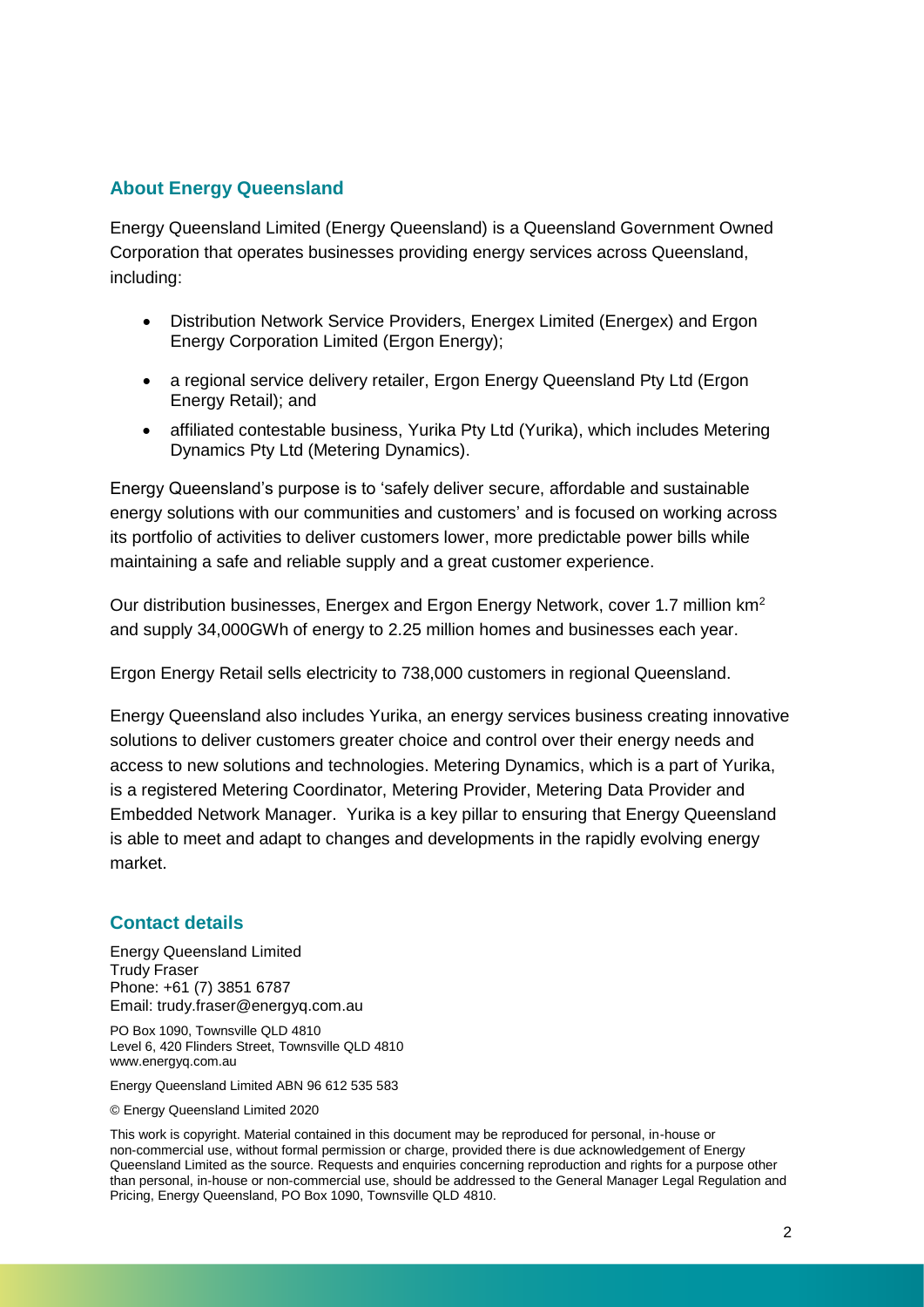# **1 Introduction**

Energy Queensland Limited (Energy Queensland) welcomes the opportunity to provide comment to the Australian Energy Market Commission (AEMC) on its 2020 Retail Energy Competition Review: Electric Vehicles Issues Paper (Issues Paper). This submission is provided by Energy Queensland, on behalf of its related entities Energex Limited (Energex), Ergon Energy Corporation Limited (Ergon Energy), Ergon Energy Queensland Limited (Ergon Energy Retail) and Yurika Pty Ltd (Yurika).

Energy Queensland notes that while the Issues Paper is largely focussed on retail issues as part of the Retail Energy Competition Review, electric vehicles (EVs) are more than just a retail issue. A successful EV market will depend on all facets of the market including networks, retailers, vehicle manufacturers and dealers, charging station operators etc. and the interactions between all these parties. The development of a regulatory framework that supports competition in this market, should be customer focussed and subject to a robust cost benefit analysis to ensure there are no unintended consequences that result in higher costs to the participants in the market and ultimately higher prices for customers.

Energy Queensland has provided responses to the questions raised in the Issues Paper in the following section and is available to discuss this submission or provide further detail regarding the issues raised, should the AEMC require.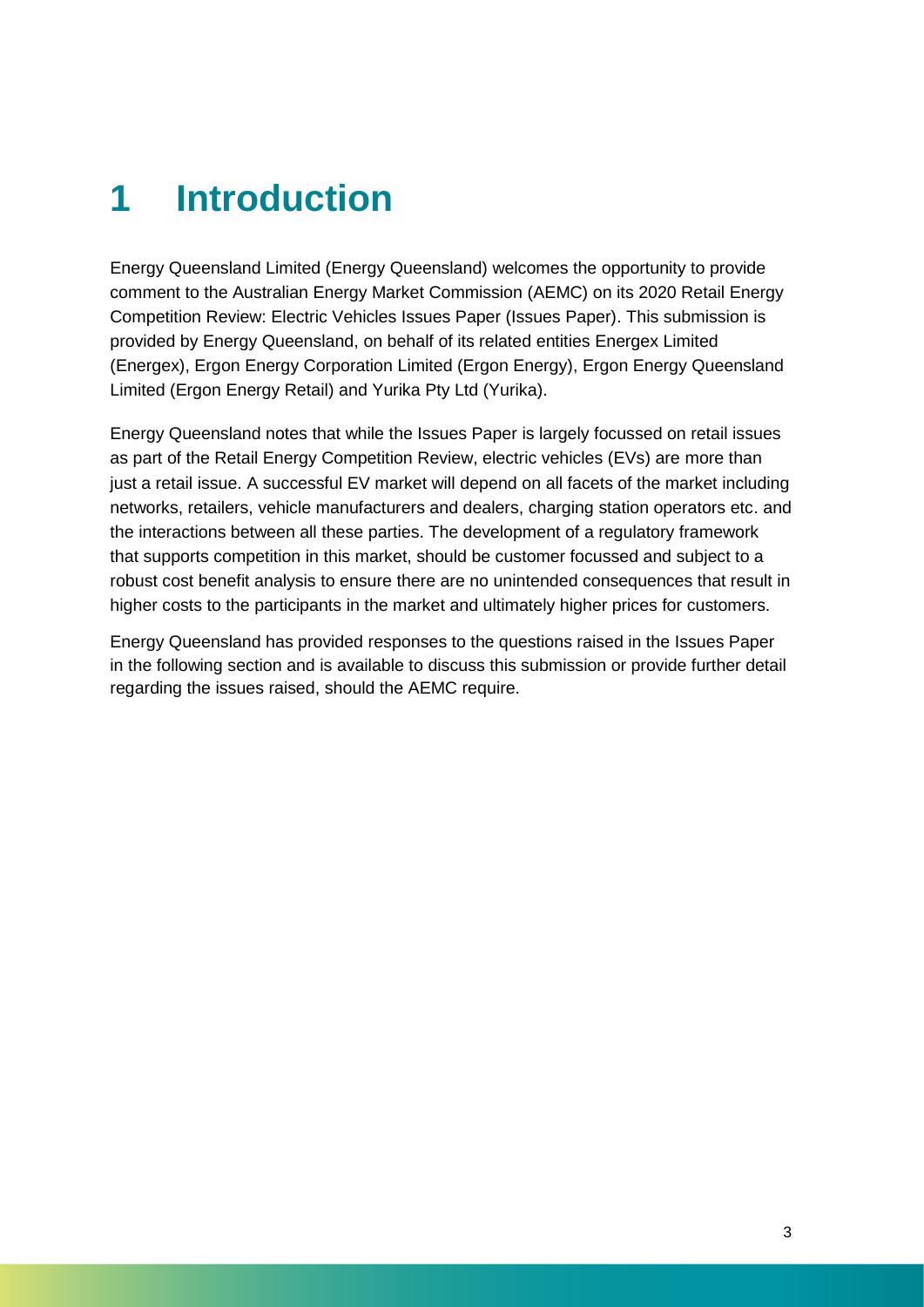# **2 Table of detailed comments**

| <b>Consultation Paper Feedback Question</b>                                                                                     | <b>Energy Queensland Comment</b>                                                                                                                                                                                                                                                                                                                                                                                                                                                                                                                                                                                                                                                                                                                                                                                                                             |
|---------------------------------------------------------------------------------------------------------------------------------|--------------------------------------------------------------------------------------------------------------------------------------------------------------------------------------------------------------------------------------------------------------------------------------------------------------------------------------------------------------------------------------------------------------------------------------------------------------------------------------------------------------------------------------------------------------------------------------------------------------------------------------------------------------------------------------------------------------------------------------------------------------------------------------------------------------------------------------------------------------|
| <b>Question 1: Context</b>                                                                                                      |                                                                                                                                                                                                                                                                                                                                                                                                                                                                                                                                                                                                                                                                                                                                                                                                                                                              |
| Are there any other contextual developments the<br>Commission should consider in relation to EV uptake and<br>use in Australia? | Energy Queensland suggests the AEMC consider further developments in the EV market including:<br>trends of EV uptake in similar international markets; comparative vehicle sales in Australia (such as<br>smaller cars and sports utility vehicles); the allocation and availability of stock to Australia;<br>developments and costs of alternate fuel sources (e.g. hydrogen, bio-fuels and traditional oil supply);<br>and government policy (at all levels). Furthermore, the Issues Paper appears to focus largely on<br>residential EVs. Although this segment is likely to comprise the largest volume of EVs in the longer<br>term, fleet and commercial markets may adopt EVs earlier, including electric buses and local delivery<br>vehicles. These consumers will have different needs to residential consumers and should not be<br>overlooked. |
|                                                                                                                                 | Moreover, in the context of consumer attitudes and charging behaviour, we suggest further research<br>is required into the assumptions made around charging and the information provided at the point of<br>sale.                                                                                                                                                                                                                                                                                                                                                                                                                                                                                                                                                                                                                                            |
|                                                                                                                                 | While networks support the uptake of EVs, precautions should be taken as penetration rates rise to<br>avoid triggering significant network investment, noting that initial impacts may be at the edges of the<br>network which are not visible at the system level. As such, consideration must be given to overall<br>systems impacts to ensure the market adoption of EVs occurs in the most efficient manner.                                                                                                                                                                                                                                                                                                                                                                                                                                             |
|                                                                                                                                 | Additionally, the combination of technical safety and management standards for EVs and EV chargers<br>will be important, especially considering emerging technologies such as vehicle to grid (V2G) or<br>vehicle to home (V2H) where the EV would essentially become a generator equivalent to solar photo-<br>voltaic (PV) or home energy storage. The current regulatory environment does not consider the ability<br>of EVs to be safely charged within the technical limitations of the premises.                                                                                                                                                                                                                                                                                                                                                       |
|                                                                                                                                 | Finally, consideration should be given to appropriate cyber-security measures as mass adoption of<br>connected EVs pose the same risks to system and network security as PVs and batteries. For<br>example, a cyber-security issue could result in V2H EVs and V2G EVs all charging or discharging                                                                                                                                                                                                                                                                                                                                                                                                                                                                                                                                                           |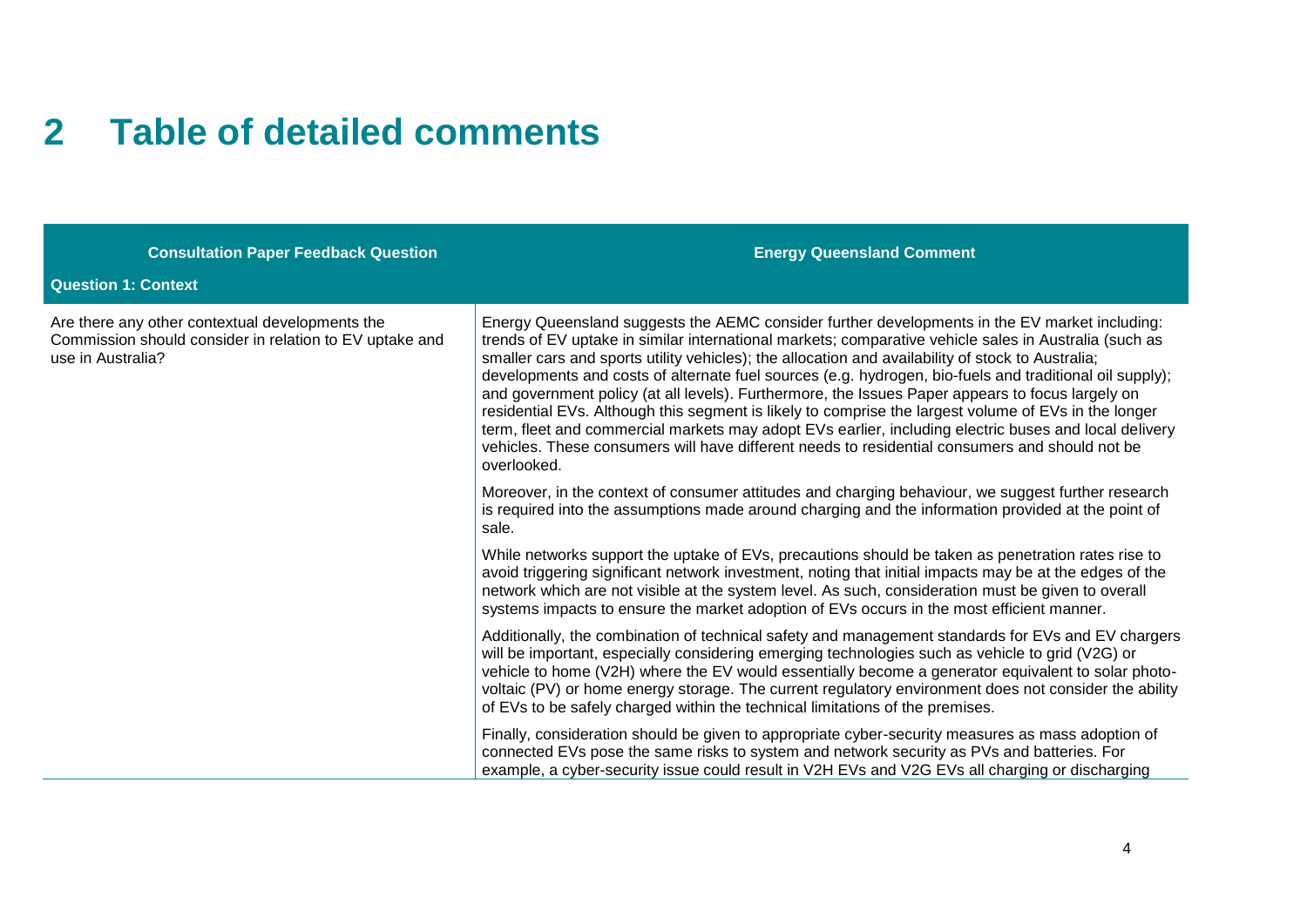|                                                                                                                            | simultaneously, concentrating their load and potentially resulting in system security issues. Along with<br>cyber-security, consideration should be given to how consumer data protections should apply, and<br>which body is most appropriate to manage data protections under Consumer Data Right provisions if<br>EVs are integrated as part of the national electricity market.                                                                                                                                                                                                |
|----------------------------------------------------------------------------------------------------------------------------|------------------------------------------------------------------------------------------------------------------------------------------------------------------------------------------------------------------------------------------------------------------------------------------------------------------------------------------------------------------------------------------------------------------------------------------------------------------------------------------------------------------------------------------------------------------------------------|
| <b>Question 2: Role of retailer</b>                                                                                        |                                                                                                                                                                                                                                                                                                                                                                                                                                                                                                                                                                                    |
| What challenges and opportunities, given the current role of<br>retailers in the NEM, are EVs likely to provide retailers? | Energy Queensland places customers at the core of our business, including enabling EV ownership.<br>While an EV can potentially perform many functions for a customer, care should be taken not to<br>assume all these functions will offer enough customer benefit to be disaggregated from the current<br>electricity supply.                                                                                                                                                                                                                                                    |
|                                                                                                                            | Notwithstanding, Energy Queensland expects the role of retailers will need to evolve as this market<br>develops. The role and relationship between retailer and customer is currently fixed to the premises<br>and this will need to adapt to be responsive to different charging options.                                                                                                                                                                                                                                                                                         |
|                                                                                                                            | We suggest the challenges and opportunities should be considered in the context of technical,<br>financial, regulatory and engagement:                                                                                                                                                                                                                                                                                                                                                                                                                                             |
|                                                                                                                            | <b>Technical</b>                                                                                                                                                                                                                                                                                                                                                                                                                                                                                                                                                                   |
|                                                                                                                            | There are a range of technical challenges associated with connecting EVs in a seamless consumer-<br>centric manner depending on the EV capability and capacity. For example, consumers' access to<br>faster level two chargers in the residence may be limited by their service connection to the network or<br>the capacity of their switchboard. Metering requirements to support this service should also be<br>considered.                                                                                                                                                     |
|                                                                                                                            | An EV will also significantly increase a consumer's energy consumption as well as their demand<br>profile, both of which can have an impact on their final energy cost. As an EV is likely to be one of the<br>largest single loads in residential premises its impact on the consumer energy cost is likely to be<br>related to the ease and simplicity of the management of the charging profile as compared to the rest<br>of the premises' load. This underlines the need for network and retail tariffs that provide consumer<br>choice but with appropriate pricing signals. |
|                                                                                                                            | In higher density living, especially embedded networks where there is one primary retailer, the large<br>potential demand profile of multiple EVs may significantly impact the entire embedded network<br>demand charges which must then be appropriately shared across all embedded network users.                                                                                                                                                                                                                                                                                |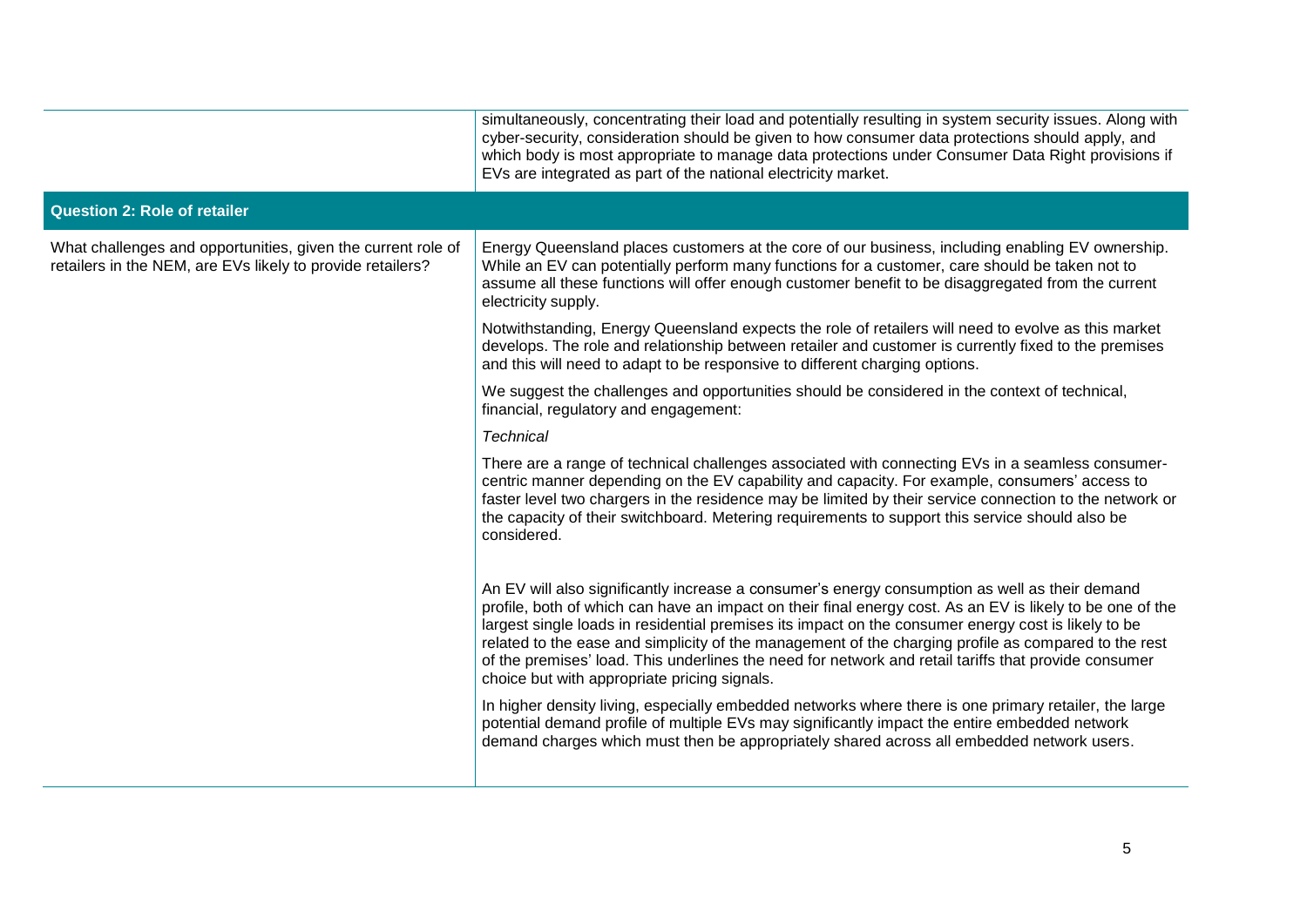#### *Financial*

The increased consumption and demand as a result of charging EVs will also impact retailer hedging practices. This highlights the greater need for better alignment of retail and network tariffs to minimise this risk. As detailed further in our response to Question 3 below, the potential for multiple trading relationships (MTRs) creates risk through more complexity in market settlements, and retailers will need to adapt and evolve to compete with new service providers and business models.

#### *Regulatory*

The existing regulatory framework may need to be revised to ensure an even playing field. In particular, consumer protection obligations and the relevance of existing terms and roles may need to be redefined to enable the transition to a new framework.

### *Engagement*

Charging of EVs is an important new element for vehicle ownership that consumers are likely to have limited knowledge on especially when compared to the traditional operation of an internal combustion engine vehicle. In the early stages of EV adoption, information and education are likely to form an important part of the EV purchasing and operation decision. In order to ensure that EV owners have a positive experience we consider it is important for consumers to be informed about the impacts of EVs on their energy costs, the implications of connecting chargers at their premises and the availability of public charging infrastructure. This will increase the need for consumer information to be supplied at the point of purchase and for the electrical industry to engage and collaborate closely with the automotive industry.

### **Question 3: Regulatory environment**

a) Do you consider that regulatory changes, like multiple trading relationships, that improve a consumer's ability to engage with multiple FRMPs at a household would enable innovative services and products to develop for EV consumers?

Energy Queensland strongly cautions against implementing regulatory changes in a small and emerging market that could over-complicate the market and create barriers to adoption. In particular we suggest that introducing an MTR may over-complicate the market, creating significant confusion for consumers through the increased number of companies they are required to deal with, each who may potentially convey conflicting messages. An MTR would also reduce visibility of network costreflective tariffs and dilute the value of the retailer-customer relationship through splitting product offerings. Retailers would be incentivised to focus only on products which make the most money rather than considering the value of the total relationship. Furthermore, reducing the ability to spread risk or product matching will create single product regimes.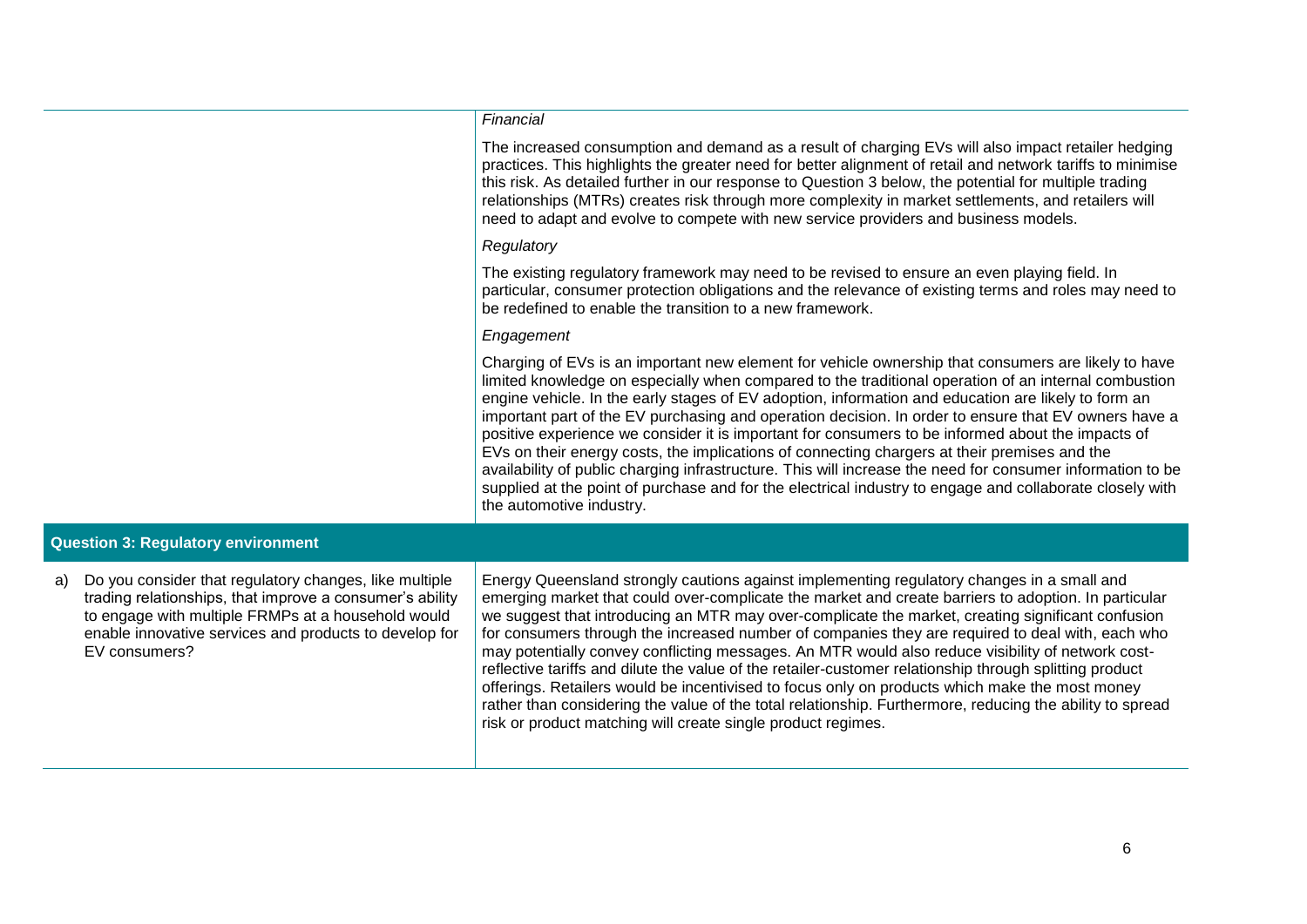|                                         |                                                                                                                                                                                        | Such reforms create additional complexity and costs for retailers and the market, in terms of IT<br>systems and platforms and additional metering, which is ultimately recovered from customers through<br>prices. We note that an MTR was considered for implementation following the Power of Choice<br>review and was discounted for these reasons. While other, somewhat related reforms have been<br>implemented, such as embedded networks, they are proving to be more difficult and costly than<br>expected. It is likely this will also apply to an MTR. Energy Queensland expects that a comprehensive<br>review of MTR, including a detailed cost-benefit analysis, is necessary to inform this discussion.<br>Energy Queensland suggests that standard retail contracts prescribed under the National Energy<br>Customer Framework (NECF) may also need to be reviewed in light of EVs. |
|-----------------------------------------|----------------------------------------------------------------------------------------------------------------------------------------------------------------------------------------|-----------------------------------------------------------------------------------------------------------------------------------------------------------------------------------------------------------------------------------------------------------------------------------------------------------------------------------------------------------------------------------------------------------------------------------------------------------------------------------------------------------------------------------------------------------------------------------------------------------------------------------------------------------------------------------------------------------------------------------------------------------------------------------------------------------------------------------------------------------------------------------------------------|
| b)                                      | Do you have any views on an appropriate method (e.g.<br>through a change to the SGA framework or an<br>alternative metering configuration), and relevant costs,<br>to facilitate this? | Energy Queensland suggests that detailed modelling of the economic benefits of enabling multiple<br>trading partners at a single residence should be performed prior to the implementation of any rules to<br>enable such an activity. There needs to be clear benefits to consumers detailed prior to embarking on<br>the creation of a market that, at this stage, may not be one consumers even want.                                                                                                                                                                                                                                                                                                                                                                                                                                                                                            |
| <b>Question 4: Residential charging</b> |                                                                                                                                                                                        |                                                                                                                                                                                                                                                                                                                                                                                                                                                                                                                                                                                                                                                                                                                                                                                                                                                                                                     |
|                                         | a) Are there other offers in the retail market, or are you                                                                                                                             |                                                                                                                                                                                                                                                                                                                                                                                                                                                                                                                                                                                                                                                                                                                                                                                                                                                                                                     |
|                                         | developing any others, aimed at EV consumers?                                                                                                                                          | Energy Queensland's retailer, Ergon Energy Retail, currently offers a load control product for EV<br>charging. It is expected that our network businesses' tariff strategy will encourage more daytime<br>charging to absorb excess solar generation during the day. However, the extent to which consumers<br>will react to this is unclear at this stage, particularly given that Queensland currently has no clear flow<br>through to retail tariffs due to low market adoption rates of EVs. Notwithstanding, Energy Queensland<br>is considering how best to meet the needs of its customers in developing new products.                                                                                                                                                                                                                                                                       |
|                                         | b) Are there retail market barriers in developing residential<br>products and services for EV consumers?                                                                               | The suitability of existing network tariffs and the ability of potential new network tariffs to flow through<br>into retail tariffs is a significant barrier to developing products and services appropriate for the EV<br>market. Non-residential charging is also expected to exacerbate this problem.                                                                                                                                                                                                                                                                                                                                                                                                                                                                                                                                                                                            |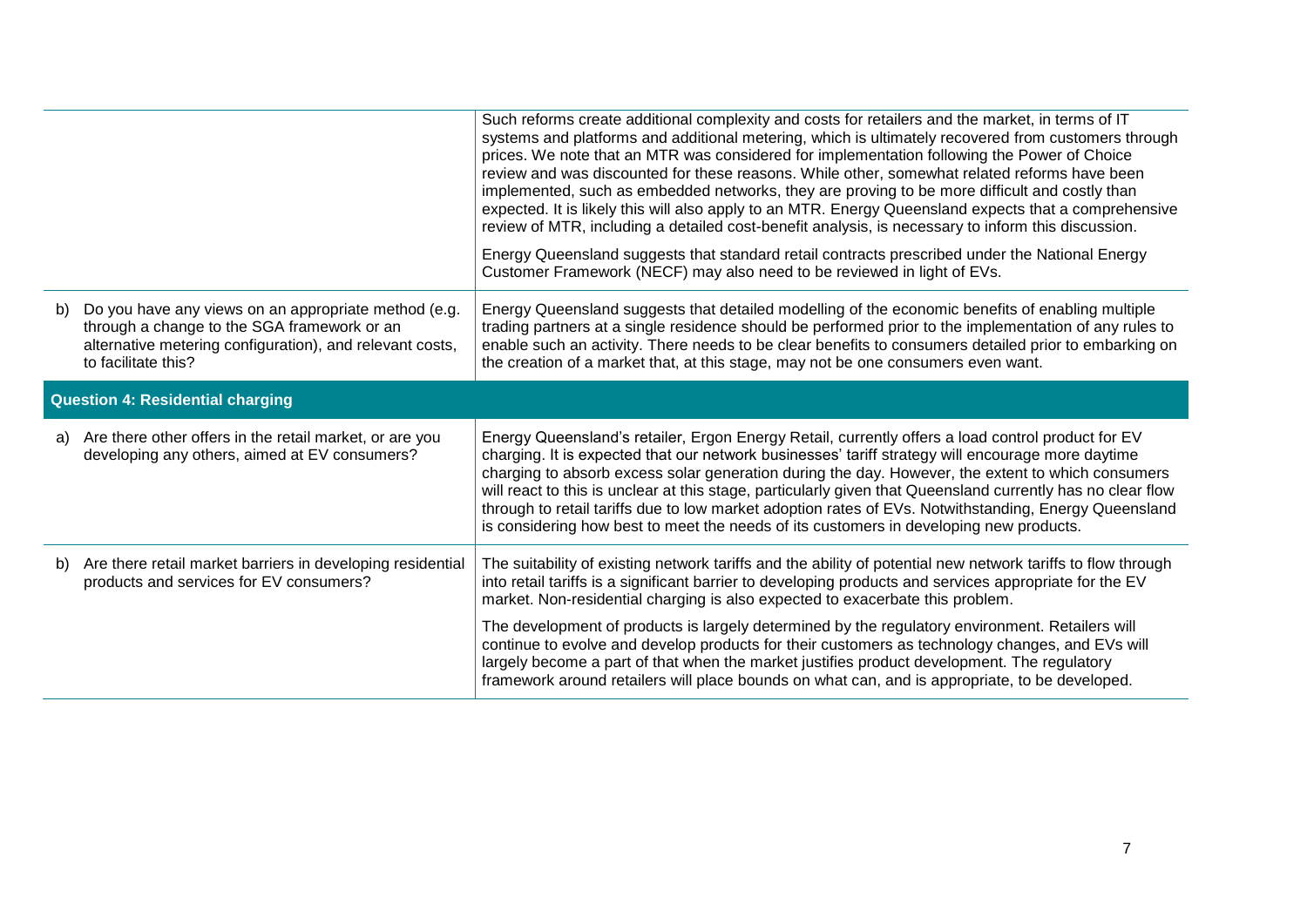| <b>Question 5: Non-residential charging</b>                                                              |                                                                                                                                                                                                                                                                                                                                                                                                                                                                                                                                                                                                                                                                                                                                                                                                  |  |
|----------------------------------------------------------------------------------------------------------|--------------------------------------------------------------------------------------------------------------------------------------------------------------------------------------------------------------------------------------------------------------------------------------------------------------------------------------------------------------------------------------------------------------------------------------------------------------------------------------------------------------------------------------------------------------------------------------------------------------------------------------------------------------------------------------------------------------------------------------------------------------------------------------------------|--|
| a) Are you providing or developing any non-residential<br>charging products or services?                 | Energy Queensland's related entity, Yurika, operates a range of high-speed public chargers that<br>stretch from Cairns to the Gold Coast to support our EV customers. Phase 1 of this network included<br>18 stations in a range of locations across Queensland, including 36 publicly accessible chargers<br>generally consisting of a 50kW DC and a dual port 22kW AC charger. Phase 2 of the project will<br>include the installation of a further 13 charging stations of the same configuration across regional<br>Queensland and aims to be completed over the coming 12months. The chargers are located over a<br>range of site ownership models, including council easements, embedded networks and behind the<br>meter private installations.                                           |  |
|                                                                                                          | The network includes a customer care solution utilising a mobile phone application-based customer<br>portal to manage a range of customer interactions including charger availability and billing for charger<br>usage.                                                                                                                                                                                                                                                                                                                                                                                                                                                                                                                                                                          |  |
| b) Are there retail market barriers in developing non-<br>residential EV charging products and services? | There is potential for new entrants to offer EV products and services exclusively. However, it is<br>unclear if a new entrant providing non-residential charging, that is not a retailer, would be subject to<br>price regulation or NECF-related obligations, including consumer protections.                                                                                                                                                                                                                                                                                                                                                                                                                                                                                                   |  |
|                                                                                                          | Energy Queensland suggests that public charging should be a fully contestable service and not<br>initially subject to price protections. However, a watching brief on public charging costs is required to<br>ensure fair pricing practices.                                                                                                                                                                                                                                                                                                                                                                                                                                                                                                                                                     |  |
|                                                                                                          | The costs of establishing public charging infrastructure may overshadow the actual costs of the<br>energy and it will therefore be difficult to price regulate the service. In the longer term there are likely<br>to be fewer barriers to establishing public EV charging compared to establishing a petrol station. This<br>is due to conventional petrol stations requiring local planning approval, environmental considerations<br>and significant capital expenditure, as opposed to an individual EV charger which may be sited at pre-<br>existing connections such as retail or convenience outlets providing there is sufficient electrical<br>connection capacity. This lower establishment cost should enable a competitive market to form<br>quickly as EVs increase in popularity. |  |
|                                                                                                          | Barriers may also arise through associated rules such as the Embedded Networks rule and how that<br>applies to vendors which are establishing charging infrastructure in public or shared car parks. One<br>barrier for public charging infrastructure may be the application of appropriate tariffs. As EV chargers<br>can have a low energy volume and a high demand, network capacity may become underutilised,<br>making an appropriate tariff difficult to fully tailor.                                                                                                                                                                                                                                                                                                                    |  |